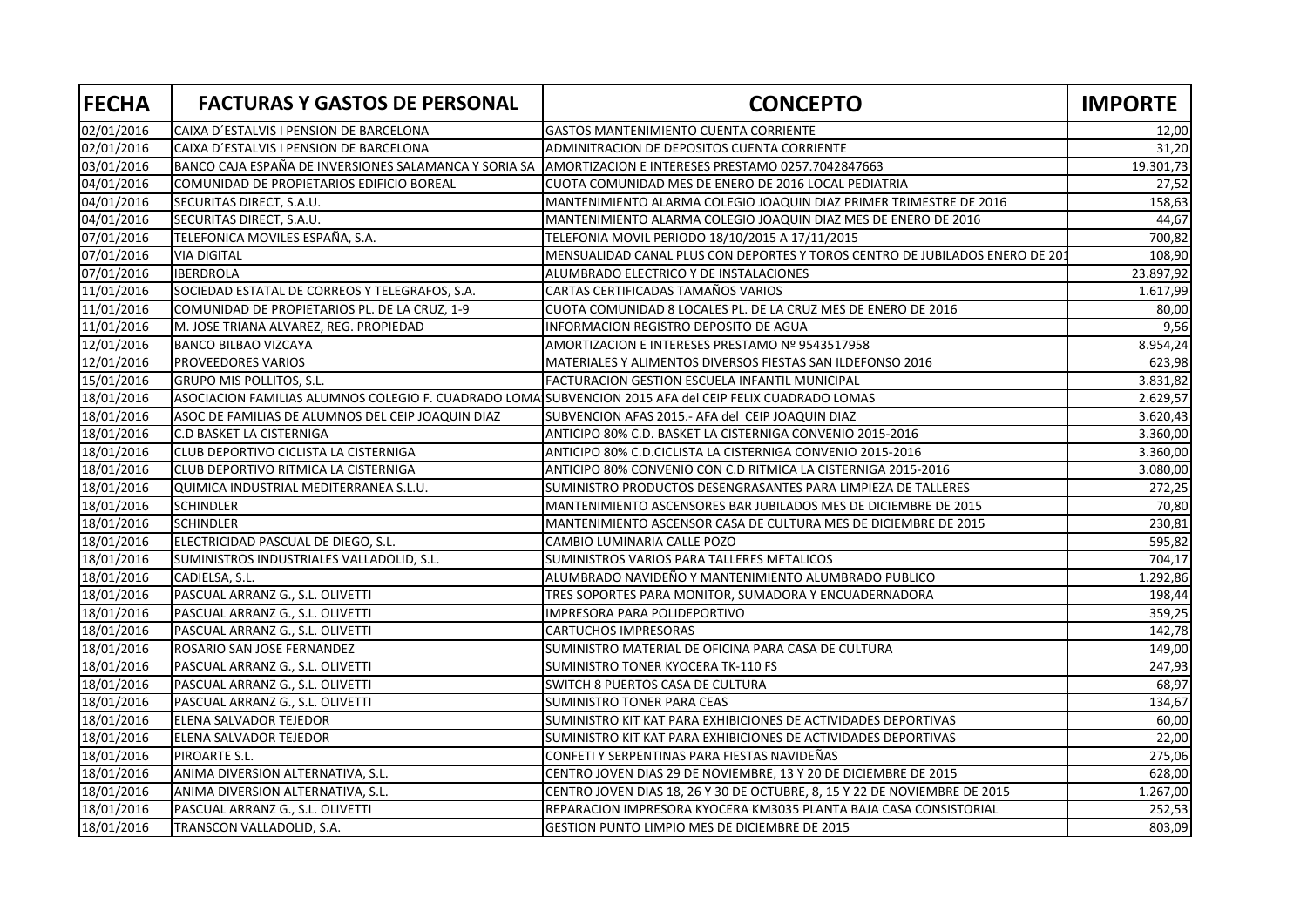| 18/01/2016 | TRANSCON VALLADOLID, S.A.                      | ALQUILER DICIEMBRE CONTENEDOR ESCOMBROS                                    | 228,96    |
|------------|------------------------------------------------|----------------------------------------------------------------------------|-----------|
| 18/01/2016 | TRANSCON VALLADOLID, S.A.                      | ALQUILER CONTENEDOR ESCOMBROS PARA HUERTOS ECOLOGICOS MES DE DICIEMBRE DE  | 173,12    |
| 18/01/2016 | DIAZO PLOTTER SUMINISTROS., S.L.               | DIPTICOS A5 EXPOSICION Y DISEÑO MAQUETACION                                | 181,38    |
| 18/01/2016 | JESUS MARIA CAMINA RUIZ                        | AUTOMATIZACION DE PUERTA CORREDERA DE PUNTO LIMPIO                         | 1.076,90  |
| 18/01/2016 | SERTECA MANTENIMIENTO S.L.                     | SUSTITUCION DE SONDA Y SOPORTE DE QUEMADOR EN CALDERA COLEGIO JOAQUIN DIAZ | 27,35     |
| 18/01/2016 | AUTO-REPUESTOS BARAJAS, S.L.                   | ELEVADOR DOS COLUMNAS                                                      | 3.260,95  |
| 18/01/2016 | MARIA BEL GALACHE ANTOLIN                      | CALZADO PARA PERSONAL DE LIMPIEZA                                          | 405,11    |
| 18/01/2016 | INTERCLYM, S.A.                                | SUMINISTRO PRODUCTOS DE LIMPIEZA PARA TALLERES Y WC                        | 65,65     |
| 18/01/2016 | INTERCLYM, S.A.                                | BOLSAS DE BASURA PARA SERVICIO DE LIMPIEZA VIARIA                          | 273,94    |
| 18/01/2016 | COMERCIAL DE FUNDICION VALLISOLETANA           | FUGA DE AGUA POR OBRA DE GAS EN CALLE HIEDRA                               | 131,20    |
| 18/01/2016 | CONSTRUCCIONES Y CONTRATAS, S.A.               | MANTENIMIENTO DE LA RED DE SANEAMIENTO MES DE DICIEMBRE 2015               | 417,63    |
| 18/01/2016 | SOCIEDAD GENERAL DE AUTORES                    | TEATRO MUNICIPAL LA CISTERNIGA                                             | 222,81    |
| 18/01/2016 | COMERCIAL AGRICOLA CASTELLANA S.L.             | REPARACION TRACTOR JOHN DEERE; EJE DE MANDO                                | 452,21    |
| 18/01/2016 | JESUS MARIA CAMINA RUIZ                        | MANDO PARA PUERTA AUTOMATICA PUNTO LIMPIO                                  | 89,99     |
| 18/01/2016 | <b>TINTORERIA SARA</b>                         | LIMPIEZA VESTUARIO                                                         | 218,10    |
| 18/01/2016 | <b>ASOCIACION CULTURAL ECLIPSE</b>             | TALLER PINTADO REIKI                                                       | 103,00    |
| 18/01/2016 | RICARDO ALONSO MUÑOZ                           | TABLEROS Y ESCAYOLA PARA CEMENTERIO                                        | 44,77     |
| 18/01/2016 | WORK-MEN C.B.                                  | EQUIPOS DE PROTECCION INDIVIDUAL OPERARIOS                                 | 100,91    |
| 18/01/2016 | AUTO-REPUESTOS BARAJAS, S.L.                   | SUMINISTROS PARA MANTENIMIENTO VEHÍCULOS Y BARREDORA                       | 249,30    |
| 18/01/2016 | <b>BLAPE RENTA, S.L.</b>                       | ALQUILER BRAZO ARTICULADO PARA LA COLOCACION LUCES DE NAVIDAD              | 411,40    |
| 18/01/2016 | CERAMICA ZARATAN S.A.                          | RESIDUOS BIODEGRADABLES PODAS                                              | 48,84     |
| 18/01/2016 | PASCUAL ARRANZ G., S.L. OLIVETTI               | <b>ORDENADORES</b>                                                         | 4.572,59  |
| 18/01/2016 | <b>FUNDACION PERSONAS</b>                      | POSTALES DE NAVIDAD                                                        | 57,48     |
| 18/01/2016 | <b>CONTRIBUYENTES VARIOS</b>                   | DEVOLUCIÓN DEMASIA RECIBOS Y TASAS                                         | 976,69    |
| 18/01/2016 | ANA GONZALEZ MIGUEL Y MESA FLORIAN TERAL       | COSTO SUBVENCION ACTIVIDADES DEL PERSONALDEL AYTO. SEGÚN CONVENIO          | 134,50    |
| 18/01/2016 | ANGEL VELASCO ARRANZ                           | SONORIZAR MARCHA DEL PAVO Y ACTUACIONES DE ARTISTAS                        | 530,00    |
| 18/01/2016 | <b>BLAPE RENTA, S.L.</b>                       | ALQUILER DE VALLAS PARA MARCHA DEL PAVO                                    | 232,32    |
| 18/01/2016 | <b>C.D. SPRINT SPROT</b>                       | CARRERA CICLISTA DEL PAVO 2015                                             | 428,50    |
| 18/01/2016 | CEPILLOS GUILLEN, S.L.                         | <b>CEPILLOS PARA BARREDORA</b>                                             | 1.053,14  |
| 18/01/2016 | CEPSA CARD, S.A.                               | GASOLINA Y ACEITE PARA MANTENIMIENTO MES DE NOVIEMBRE DE 2015              | 896,68    |
| 18/01/2016 | CRUZ ROJA ESPAÑOLA ASAMBLEA COMARCAL PINODUERO | COBERTURA PREVENTIVA PRESTADA POR CRUZ ROJA EXHIBICIÓN DE JUDO             | 174,24    |
| 18/01/2016 | EQUIPOS Y SERVICIOS DEL NORDESTE, S.L.         | A4 CT - EQUIPO MODELO A4 CAMIÓN (CONTENEDORES SOTERRADOS)                  | 23.858,18 |
| 18/01/2016 | GARCIA CARRERA FELIX(PELICANO)                 | SUMINISTROS VARIOS DE FERRETERIA                                           | 190,48    |
| 18/01/2016 | LOGINTEGRAL 2000, S.A.U.                       | SUSCRIPCION MUNDO DEL 24-11 AL 23-02 AYUNTAMIENTO                          | 104,00    |
| 18/01/2016 | MT SERVICIOS EDUCATIVOS, S.L.                  | ACTIVIDADES EXTAESCOLARES MES DE NOVIEMBRE                                 | 853,23    |
| 18/01/2016 | NET DESIGN STUDIO, S.L.                        | ALOJAMIENTO PLAN CORREO Y LICENCIA ANTIVIRUS                               | 239,58    |
| 18/01/2016 | OFIREYCO, S.L.                                 | SUMINISTROS TRESCIENTOS PAQUETES DE FOLIOS A4 BLANCO                       | 914,76    |
| 18/01/2016 | PASCUAL ARRANZ G., S.L. OLIVETTI               | MANTENIMIENTO FOTOCOPIADORAS AYTO                                          | 196,37    |
| 18/01/2016 | PASCUAL ARRANZ G., S.L. OLIVETTI               | REPARACION MAQUINA KYOCERA PLANTA BAJA CASA CONSISTORIAL                   | 83,49     |
| 18/01/2016 | PASCUAL ARRANZ G., S.L. OLIVETTI               | REPARACION FAX CASA CONSISTORIAL                                           | 83,49     |
| 18/01/2016 | UTE PLANTA DE TRATAMIENTO DE VALLADOLID        | RECOGIDA SELECTIVA DE RESIDUOS MES DE NOVIEMBRE                            | 84,96     |
| 18/01/2016 | UTE PLANTA DE TRATAMIENTO DE VALLADOLID        | IMPUESTO ELIMINACION DE RESIDUOS EN VERTEDERO MES DE NOVIEMBRE             | 14,63     |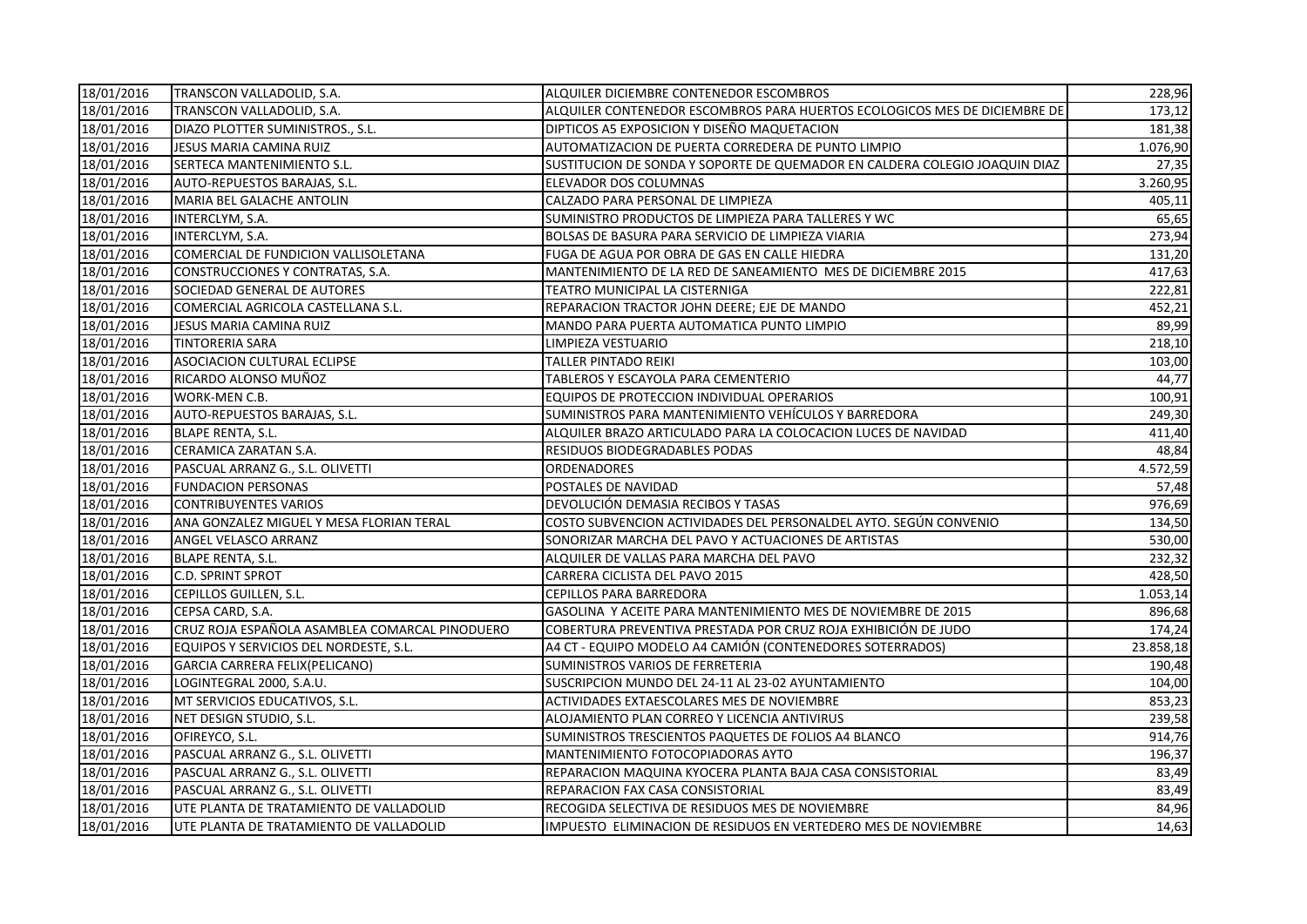| 18/01/2016              | QUIMICA INDUSTRIAL MEDITERRANEA S.L.U.                | PRODUCTOS LIMPIEZA DESENGRASANTES TALLER                               | 744,88    |
|-------------------------|-------------------------------------------------------|------------------------------------------------------------------------|-----------|
| 18/01/2016              | SERTECA MANTENIMIENTO S.L.                            | REPARACION CLDERA GASOLEO DEL COLEGIO                                  | 240,06    |
| 18/01/2016              | SUMINISTROS INDUSTRIALES VALLADOLID, S.L.             | SUMINISTROS VARIOS PARA TALLERES                                       | 85,04     |
| 18/01/2016              | TRANSCON VALLADOLID, S.A.                             | ALQUILERES CONTENEDORES MES DE NOVIEMBRE 2015                          | 55,00     |
| 18/01/2016              | TRANSCON VALLADOLID, S.A.                             | GESTION PUNTO LIMPIO MES DE NOVIEMBRE 2015                             | 322,87    |
| 18/01/2016              | NUEVAS VENTAJAS S.L.                                  | SERVICIO DE ESTUDIO DOCUMENTACIÓN (RPT)                                | 21.622,70 |
| 19/01/2016              | <b>HACIENDA PUBLICA</b>                               | PAGO IRPF 4º TRIMESTRE                                                 | 69.851,82 |
| 19/01/2016              | IBERDROLA COMERCIALIZACION DE ULTIMO RECURSO, S.A.    | ALUMBRADO PUBLICO CTRA SORIA- OCTUBRE A DICIEMBRE 2015                 | 528,56    |
| 21/01/2016              | <b>HACIENDA PUBLICA</b>                               | PAGO EMBARGO NOMINAS                                                   | 96,42     |
| 21/01/2016              | <b>HACIENDA PUBLICA</b>                               | NOMINAS DE DICIEMBRE LABORALES                                         | 283,81    |
| 21/01/2016              | DIPUTACION PROVINCIAL DE VALLADOLID                   | ANUNCIO APROBACION INICIAL ORDENANZAS FISCALES                         | 38,40     |
| $\overline{21}/01/2016$ | DIPUTACION PROVINCIAL DE VALLADOLID                   | ANUNCIO LICENCIA AMBIENTAL TALLER INDUSTRIAL PARCELA 6 POL I LA MORA   | 13,20     |
| 22/01/2016              | BANCO CAJA ESPAÑA DE INVERSIONES SALAMANCA Y SORIA SA | AMORTIZACION E INTERESES PRESTAMO CAJA ESPAÑA                          | 1.381,93  |
| 23/01/2016              | CAIXA D'ESTALVIS I PENSION DE BARCELONA               | GASTOS DE TRANSFERENCIAS REALIZADAS EL DIA 18/01/2016                  | 23,59     |
| 25/01/2016              | NOMINAS E INDEMNIZACIONES CONCEJALES Y ALCALDE        | NOMINAS CONCEJALES Y ALCALDE MES DE ENERO 2016                         | 4.239,10  |
| 25/01/2016              | GAS NATURAL S.U.R. SDG, S.A.                          | CONSUMO GAS INSTALACIONES MESES NOV. Y DIC.                            | 5.254,74  |
| 25/01/2016              | GAS NATURAL S.U.R. SDG, S.A.                          | CONSUMO GAS 24/10/2015 - 23/11/2015 PS RENEDO, S/N                     | 300,37    |
| 25/01/2016              | AGUAS DE VALLADOLID, S.A.                             | CONSUMO DE AGUA OCT/15 /                                               | 21.635,66 |
| 25/01/2016              | AGUAS DE VALLADOLID, S.A.                             | CONSUMO DE AGUA NOV/15 /                                               | 22.863,35 |
| 25/01/2016              | IBERICA DE REVESTIMIENTOS, S.L.                       | CINTA PARA LAS ELECCIONES, MATERIAL PARA REPARAR CARROZAS DE LOS REYES | 122,82    |
| 25/01/2016              | CEPSA CARD, S.A.                                      | SUMINISTRO GASOLINA FACTURACION MES DE DICIEMBRE DE 2015               | 338,06    |
| 25/01/2016              | CADIELSA, S.L.                                        | VV-F500V FLEX "ROLLO"/MAGNETOT/BRIDA                                   | 691,88    |
| 25/01/2016              | INTERCLYM, S.A.                                       | PRODUCTOS PARA SERVICIO DE LIMPIEZA                                    | 563,84    |
| 25/01/2016              | FERRETERIA MD Y SERVICIOS, C.B.                       | SUMINISTROS DE FERRETERIA PARA TRABAJOS VARIOS                         | 80,47     |
| 25/01/2016              | SERTECA MANTENIMIENTO S.L.                            | REPARACION CALEFACCION CONSULTORIO MEDICO                              | 574,94    |
| 25/01/2016              | MT SERVICIOS EDUCATIVOS, S.L.                         | ACTIVIDADES EXTRAESCOLARES MES DE MAYO DE 2015                         | 828,20    |
| 25/01/2016              | MT SERVICIOS EDUCATIVOS, S.L.                         | FACTURACION ACTIVIDADES EXTRAESCOLARES MES DE ABRIL DE 2015            | 706,23    |
| 25/01/2016              | PASCUAL ARRANZ G., S.L. OLIVETTI                      | DESTRUCTORA, CIZALLA Y SOPORTES DE MONITORES                           | 1.545,17  |
| 25/01/2016              | MT SERVICIOS EDUCATIVOS, S.L.                         | FACTURACION ACTIVIDADES EXTRAESCOLARES MES DE DICIEMBRE DE 2015        | 891,78    |
| 25/01/2016              | CRUZ ROJA ESPAÑOLA ASAMBLEA COMARCAL PINODUERO        | COBERTURA MEDICO PREVENTIVA XV TROFEO ESCUELAS CICLISMO                | 294,80    |
| 25/01/2016              | <b>AUVASA</b>                                         | SUBVENCION A LA EXPLOTACION NOVIEMBRE 2015                             | 20.879,12 |
| 25/01/2016              | AUVASA                                                | SUBVENCION A LA EXPLOTACION DICIEMBRE 2015                             | 20.879,08 |
| 25/01/2016              | NOMINAS LABORALES                                     | NOMINAS LABORALES MES DE NOVIEMBRE                                     | 72.228,67 |
| 25/01/2016              | <b>NOMINAS LABORALES</b>                              | PRESTACIONES MÉDICO FARMACEÚTICAS Y AYUDAS DE VESTUARIO                | 1.043,78  |
| 25/01/2016              | <b>NOMINAS FUNCIONARIOS</b>                           | NOMINAS FUNCIONARIOS MES DE ENERO                                      | 22.767,31 |
| 25/01/2016              | NOMINAS FUNCIONARIOS                                  | AYUDA VESTUARIO PERSONAL FUNCIONARIO                                   | 100,00    |
| 25/01/2016              | DISTRIBUCIONES FROIZ, S.A.                            | SUMINISTRO PRODUCTOS PARA SERVICIO DE LIMPIEZA                         | 82,49     |
| 27/01/2016              | <b>GRUPO ITEVELESA, S.L.</b>                          | <b>ITV 2288-FPK</b>                                                    | 48,49     |
| 28/01/2016              | TELEFONICA DE ESPAÑA, S,A,                            | FACTURACION TELEFONICA FIJA MES DE ENERO DE 2016                       | 1.523,29  |
| 28/01/2016              | TELEFONICA DE ESPAÑA, S,A,                            | FACTURACION TELEFONICA CONCERTADA VARIABLE MES DE ENERO DE 2016        | 63,00     |
| 29/01/2016              | BANCO CAJA ESPAÑA DE INVERSIONES SALAMANCA Y SORIA SA | COMISION TRANSFERENCIA CUOTAS SINDICALES SEPPME                        | 3,00      |
| 29/01/2016              | TESORERIA GENERAL DE LA SEGURIDAD SOCIAL              | CUOTAS S.S A CARGO DEL AYUNTAMIENTO MES DE DICIEMBRE                   | 43.979,04 |